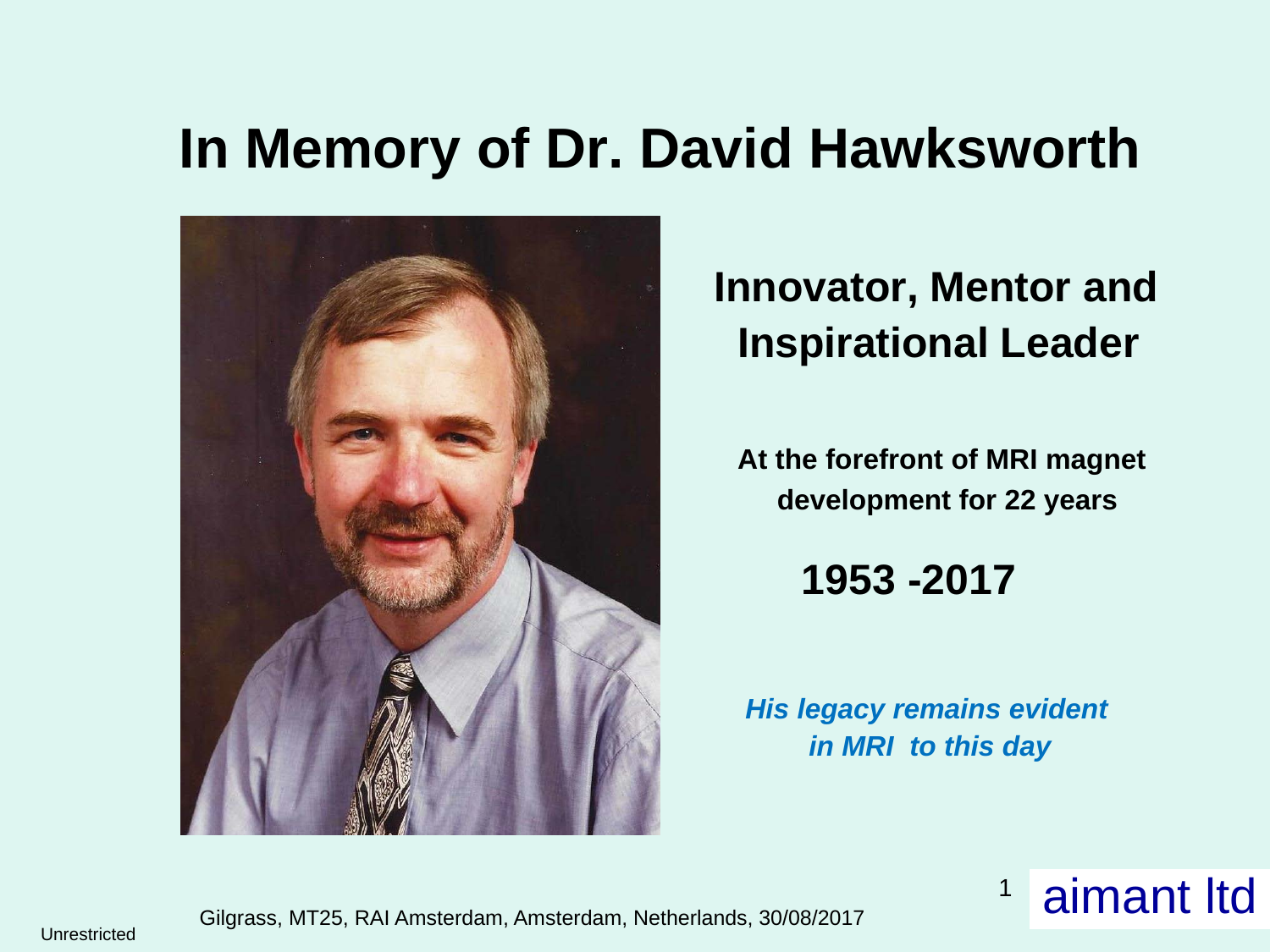### **David Hawksworth - Early Days**

- David was born in May 1953 just outside Pontefract, West Yorkshire
- He grew up in Pontefract and attended St Wilfrid's High School (1964 -1971)





- David graduated from the University of Bath with a BSc in Applied Physics followed by his MSc at the University of Lancaster.
- David met Judith Green during 'Freshers' Week at the University of Bath

<sup>2</sup> aimant Itd

Gilgrass, MT25, RAI Amsterdam, Amsterdam, Netherlands, 30/08/2017 Unrestricted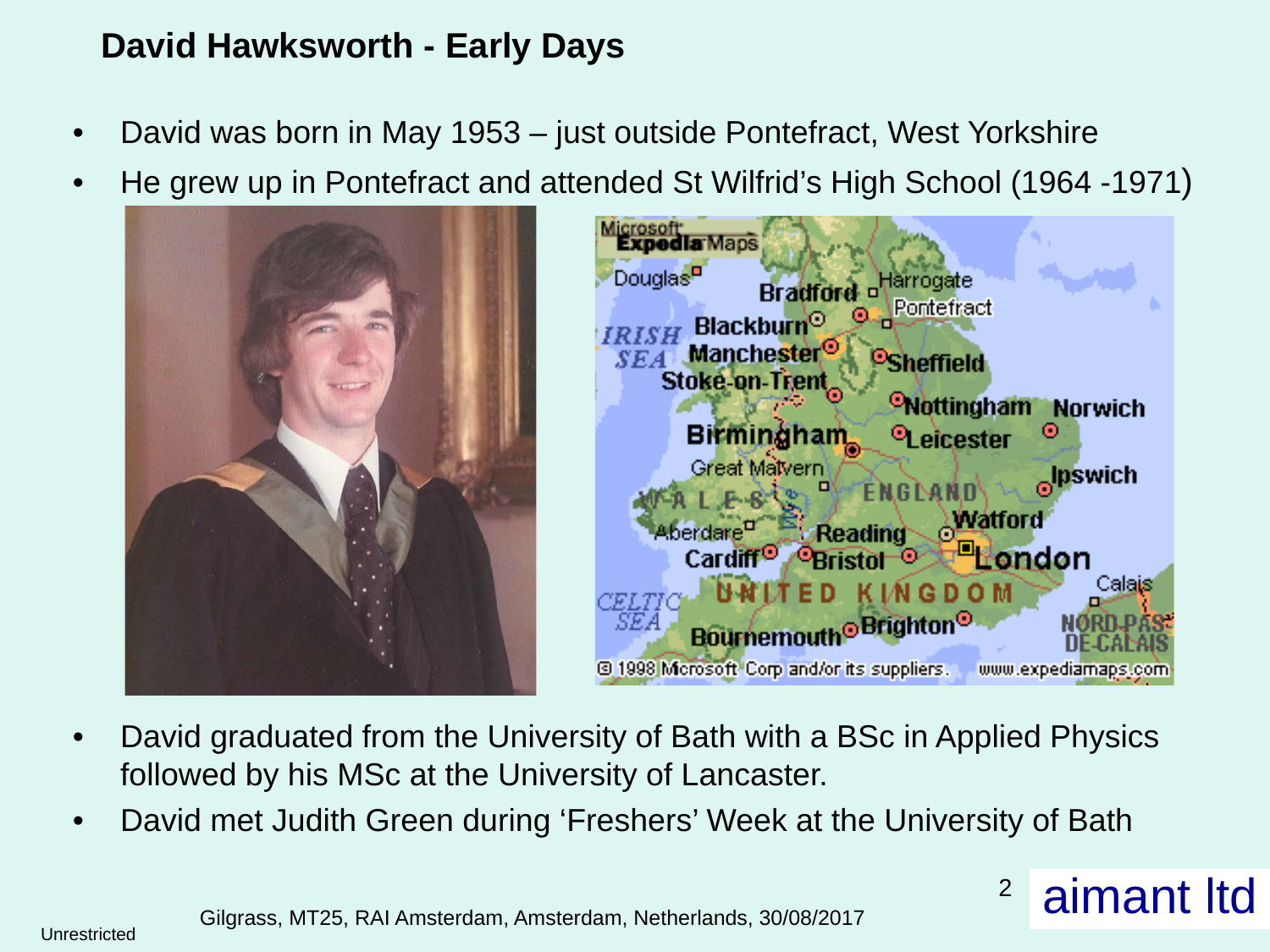#### **David Hawksworth - UW-Madison**

- As part of his degree David spent a six month period in Martin Wilson's Group at Rutherford Labs.
- Whilst at Rutherford, he worked with research Scientist David Larbalestier, who he later joined at UW-Madison Dept. of MS&E as his first PhD student





- David and Judith married in 1976 just one week before moving to Madison.
- Here he continued his research in increasing the upper critical field of NbTi and NbTiTa alloys and earning his PhD in Materials Science - Applied **Superconductivity**

Gilgrass, MT25, RAI Amsterdam, Amsterdam, Netherlands, 30/08/2017 <sup>3</sup> aimant ltd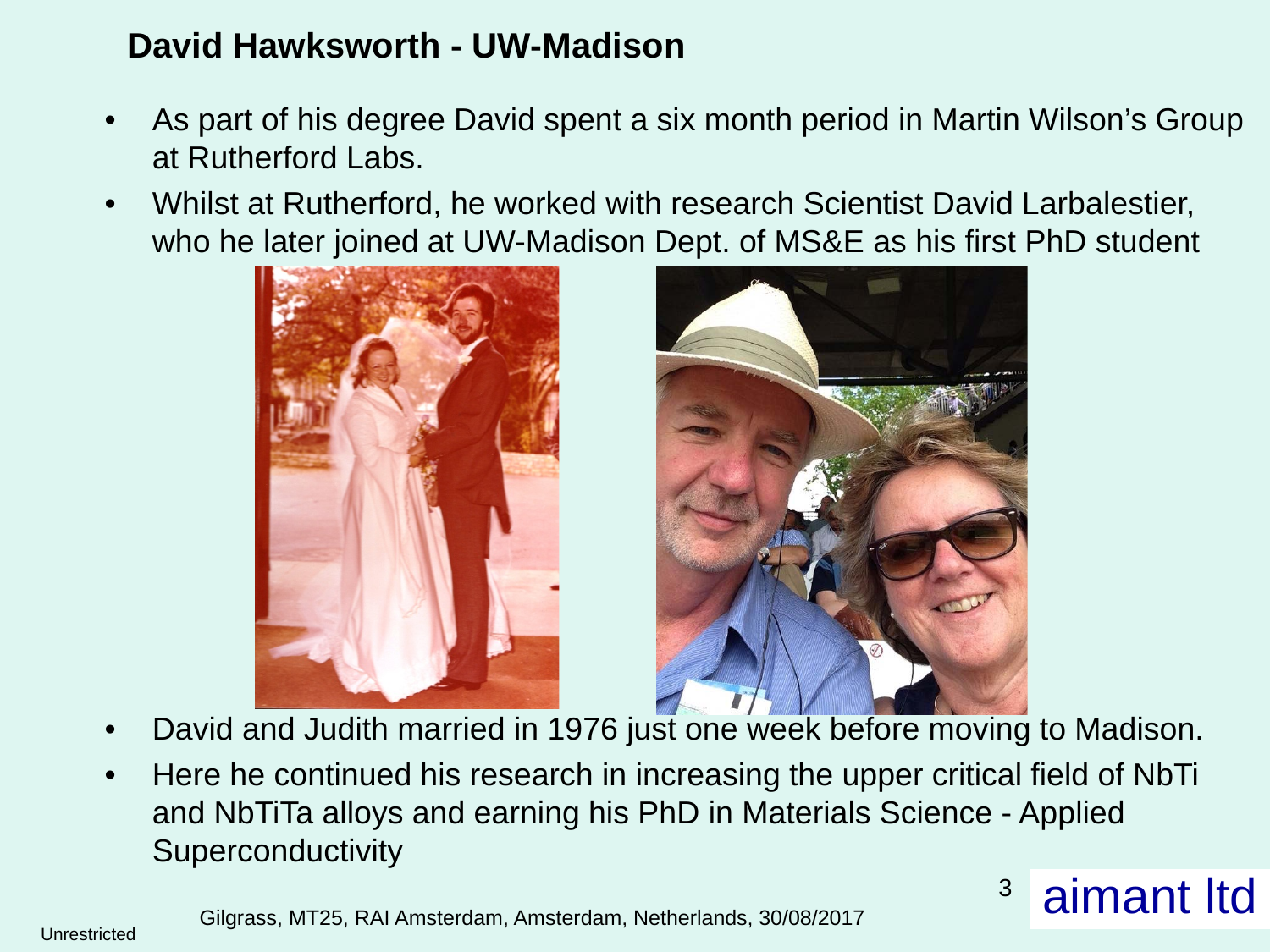- Passionate about Football (soccer)
	- o Played for school, university and local teams.
	- o Dedicated supporter of the "Saints" Southampton F.C.



UW-Madison Materials Science "Flux Pinners" 1978"

## Gilgrass, MT25, RAI Amsterdam, Amsterdam, Netherlands, 30/08/2017  $\blacksquare$  aimant ltd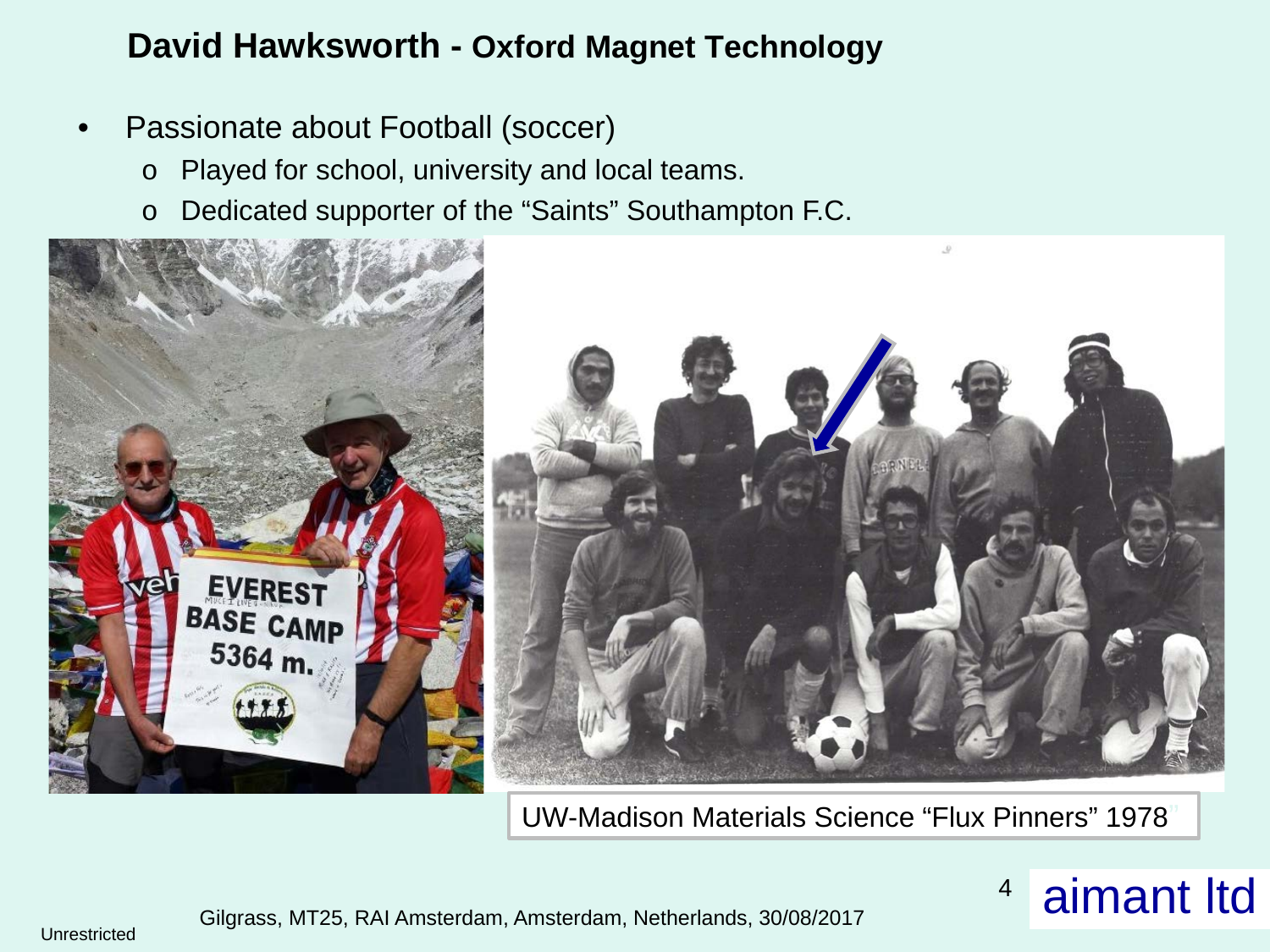#### **David Hawksworth - Oxford Instruments**

- In 1981 David and Judith returned to the UK, where he Joined Oxford Instruments newly formed NMRI group as Project Engineer
- He was a member of the team that built the first 1.5T 1m bore whole body superconducting MRI magnet





![](_page_4_Picture_5.jpeg)

![](_page_4_Picture_6.jpeg)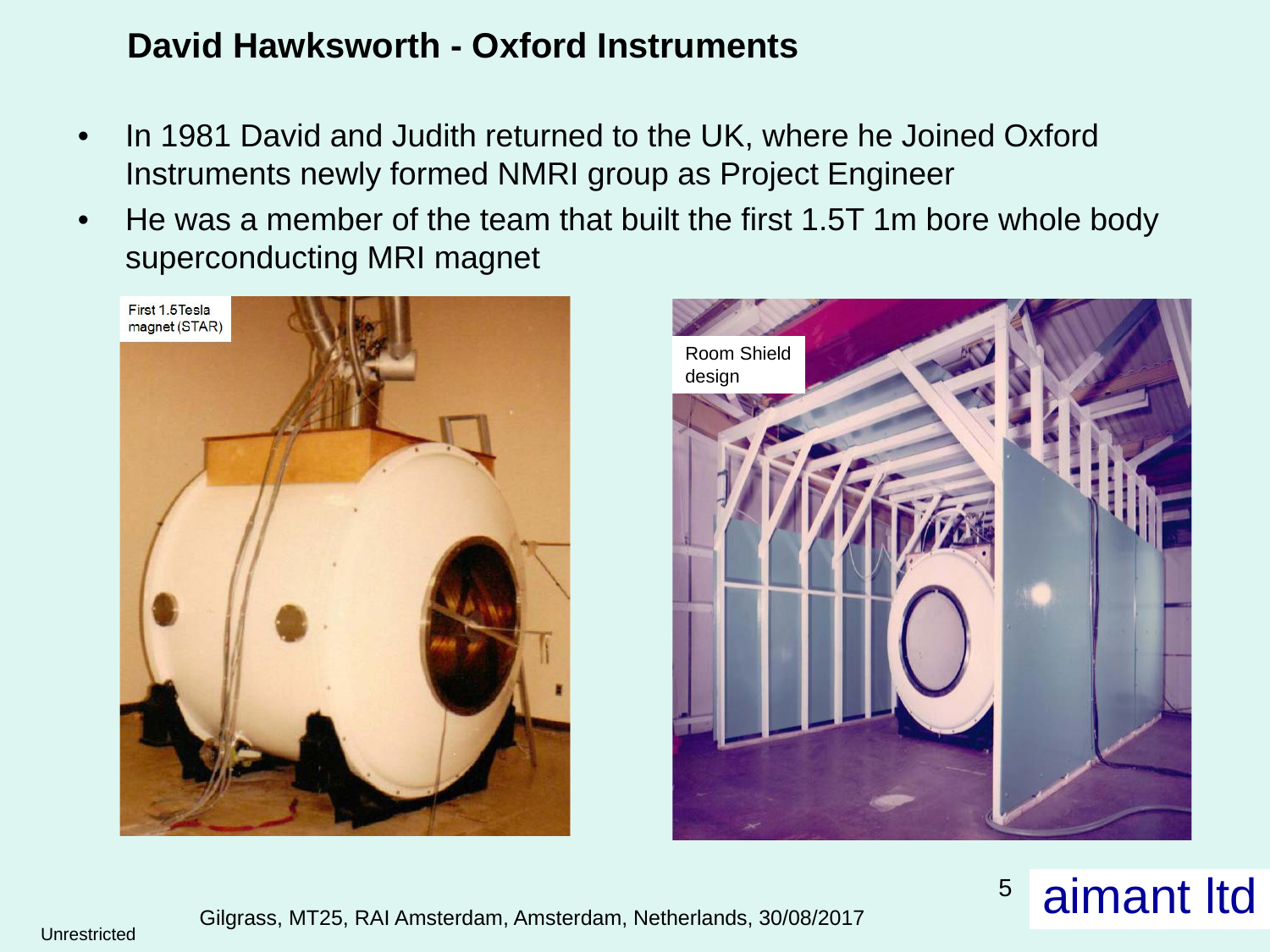- 1982 Oxford Magnet Technology Ltd. created as part of Oxford Instruments plc.
- David became the Engineering Manager and later Director of OMT Ltd., where he was instrumental in leading the team which developed the first whole body 1.0T and 1.5T active shield MRI magnets, Mobile and Refrigerated systems.

![](_page_5_Picture_3.jpeg)

1<sup>st</sup> generation 1.5T Active Shield 2<sup>nd</sup> Generation 1.0T & 1.5T Active Shield

![](_page_5_Picture_6.jpeg)

![](_page_5_Picture_7.jpeg)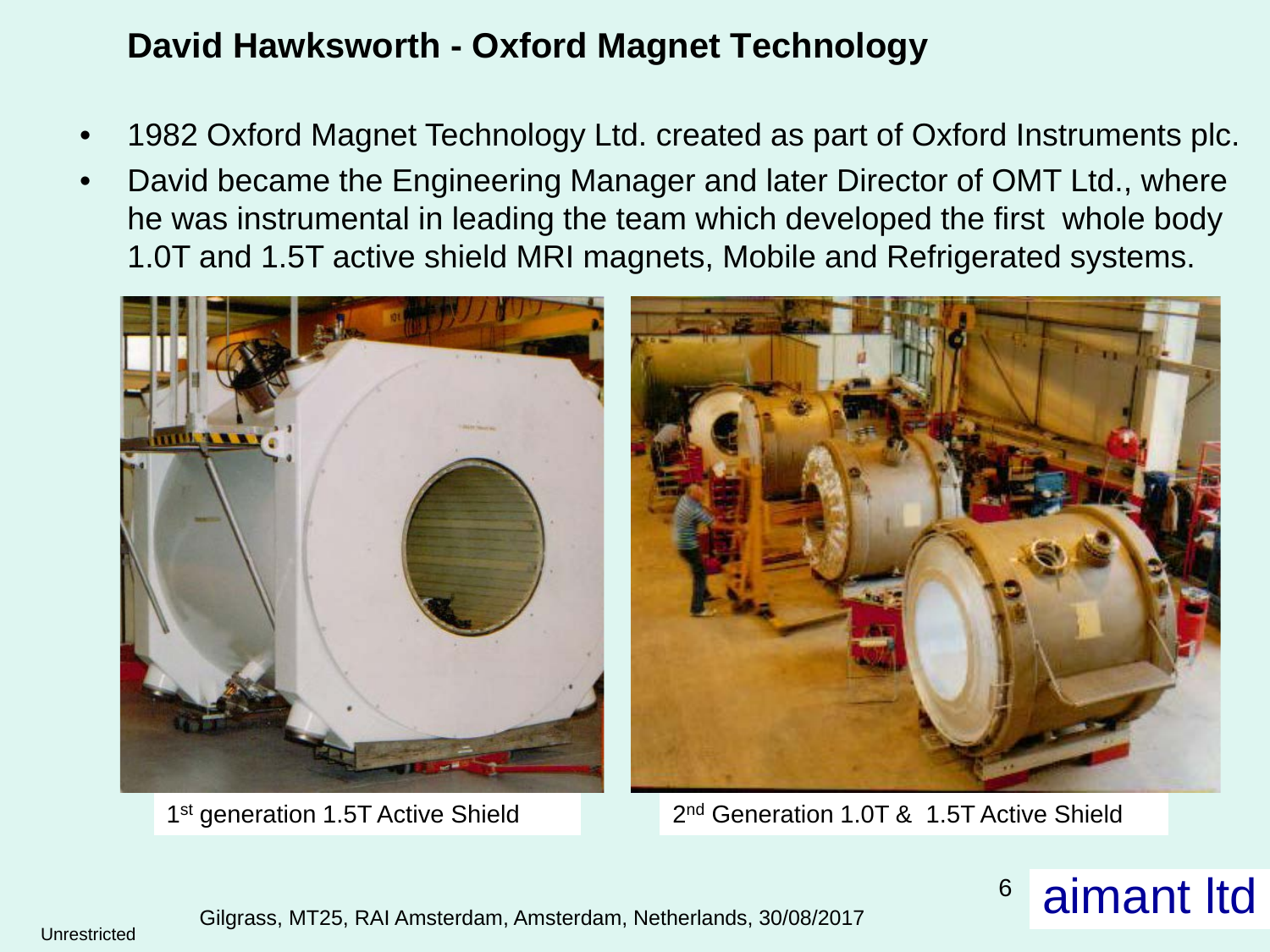- By investing in high R&D intensity, concurrent engineering and excellence in NPI, the OMT Engineering Team produced a number of innovative systems
	- o 1994 World's first Open MRI magnet.
	- o 1997 World's first 3.0T Active Shield magnet.
	- o 1999 World's first 1.0T Open Active Shield magnet.
	- o 2000 World's first 4.0T Active Shield magnet
	- o 2000 World's shortest 1.5T MRI magnet.

![](_page_6_Picture_7.jpeg)

HTS whole body MRI Magnet **4.0T Active Shield Magnet** 

![](_page_6_Picture_9.jpeg)

![](_page_6_Picture_11.jpeg)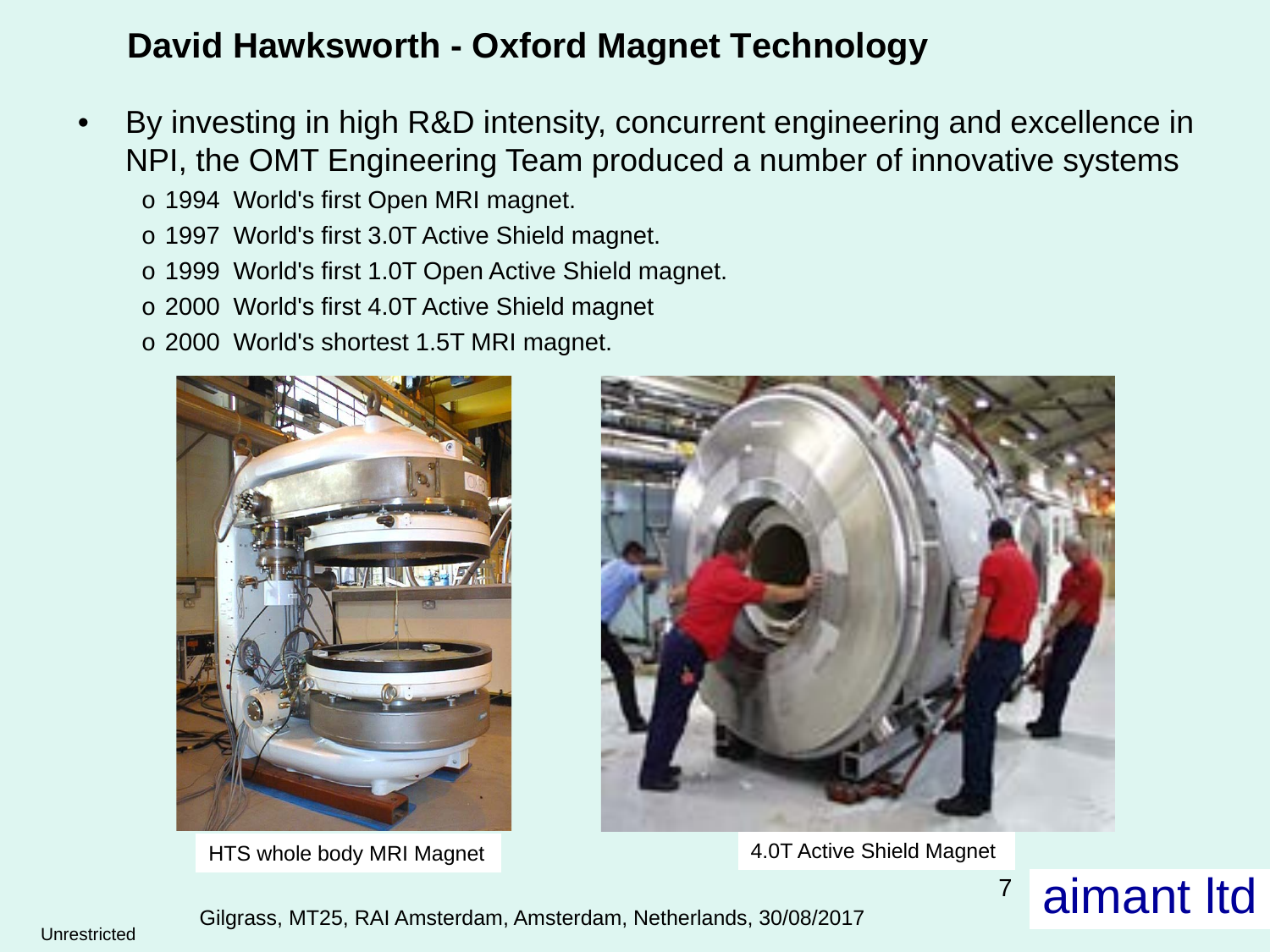- Following formation of a Joint Venture with Siemens AG, David spent 3 years with Siemens Medical before returning to OMT as Managing Director in 1995.
- He lead his team through a culture of quality and best practice to be the innovative world leaders in the production of cost and performance optimised MRI systems.

![](_page_7_Picture_3.jpeg)

![](_page_7_Picture_5.jpeg)

Unrestricted Gilgrass, MT25, RAI Amsterdam, Amsterdam, Netherlands, 30/08/2017 **8 aimant ltd**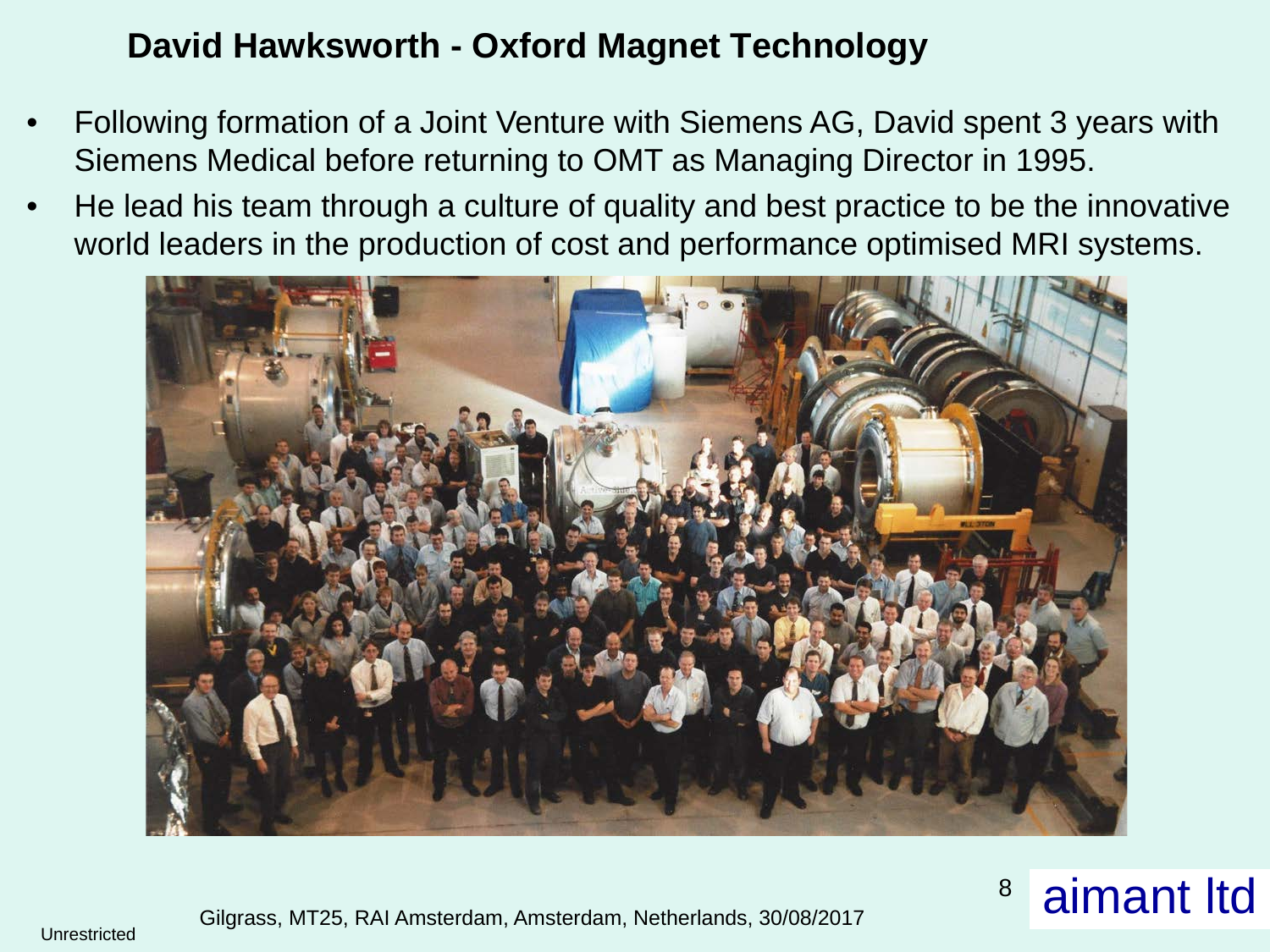- Growth in MRI Technology and Market
	- o Customer Led Manufacturing Excellence and Best Practice
	- $\circ$  1983 100 units, 1985 220 (500<sup>th</sup> magnet), 1998 500, 2002 700 (7000<sup>th</sup> magnet)
	- o Lead time reduced from 120 days (1989) to 26 days (1995)
	- $\circ$  Average cost reduction 1992 2003 = 8% / year!
- During David's technical leadership OMT Ltd. received 6 Queen's Awards for:

![](_page_8_Picture_7.jpeg)

Technology in 1985, 1991 and 1996

Export in 1985 and 1991

Enterprise in 2001.

![](_page_8_Picture_11.jpeg)

Gilgrass, MT25, RAI Amsterdam, Amsterdam, Netherlands, 30/08/2017 **aimant ltd**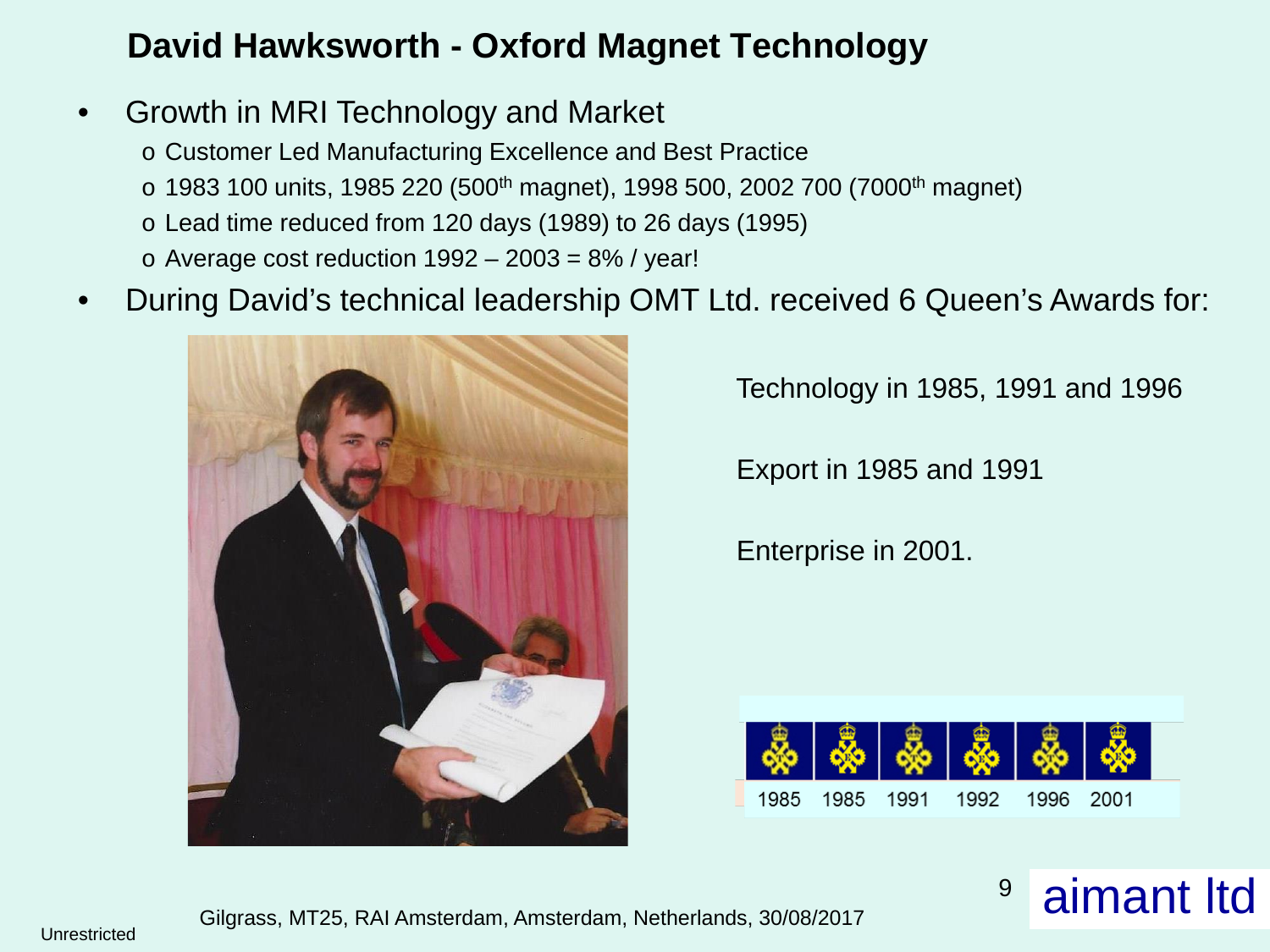• **1.5 Tesla Active Shield Magnet evolution**

![](_page_9_Picture_2.jpeg)

Confidential © Siemens AG 2013 All rights reserved.<br>Gilgrass, MT25, RAI Amsterdam, Amsterdam, Netherlands, 30/08/2017<br>Unrestricted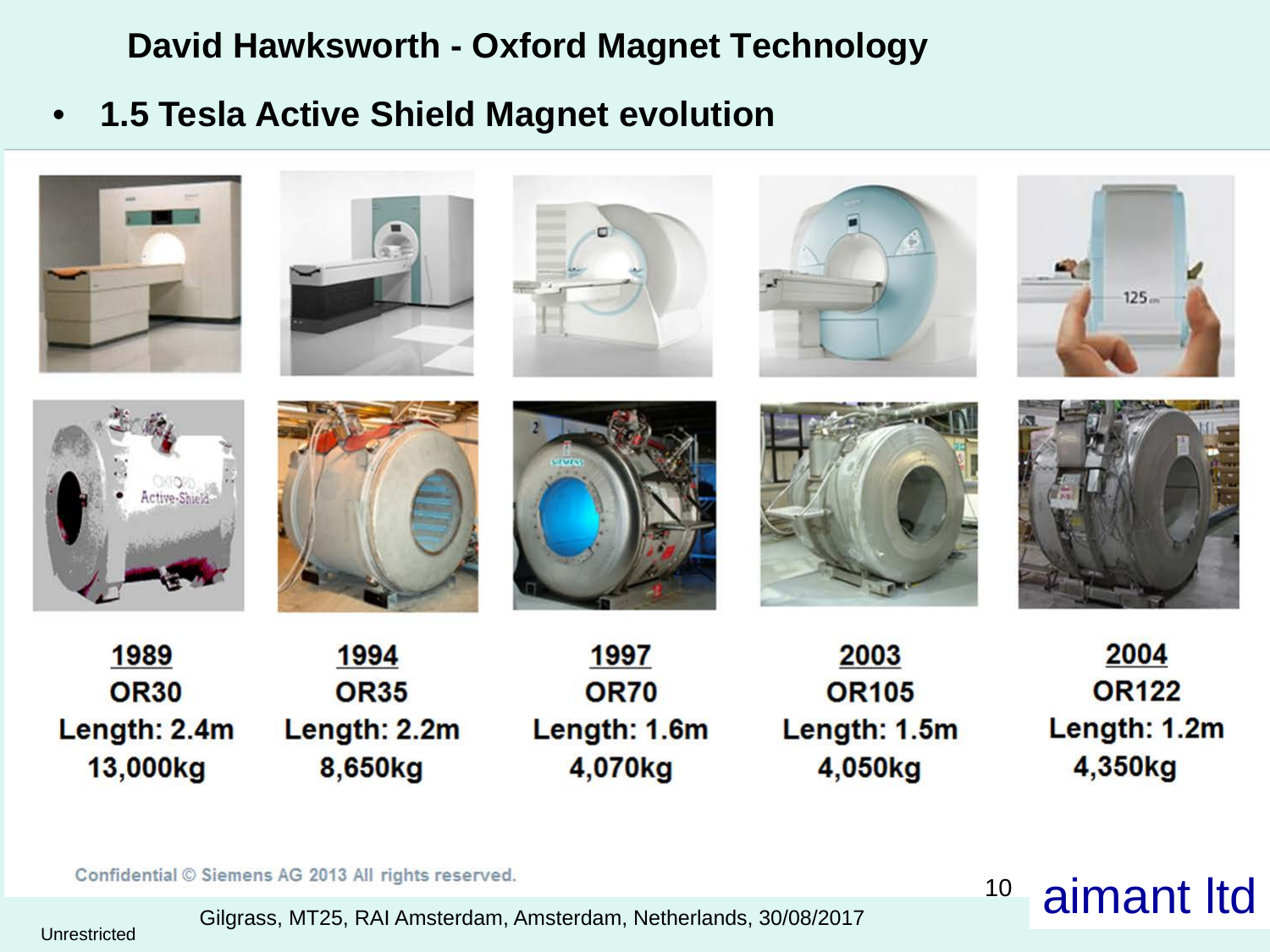#### **David Hawksworth - Legacy**

- In November 2003 Siemens acquired the remaining 49% of OMT making it a wholly owned by Siemens plc.
- David left OMT to become Managing Director of Oxford Biosensors followed by UK and Ireland Managing Director of Quest Diagnostics, in recent times he was enjoying being back in the world of superconductivity in an advisory capacity with Tokomak Energy.
- His professional legacy should be thought of not just in business terms, but also in human terms. He was very much a people's person whose passion, dedication and friendship will be a great loss to his colleagues and our community.
- He developed younger generations of business leaders, within and beyond superconductivity, by providing an inspirational role model of how to build and manage complex teams working on the most demanding problems.
- He leaves us with many memories of an utterly positive and ethical engineer and manager who had an unusual empathy for all who worked with him.
- He is survived by his wife Judith and children Matthew, Rebecca and Elizabeth